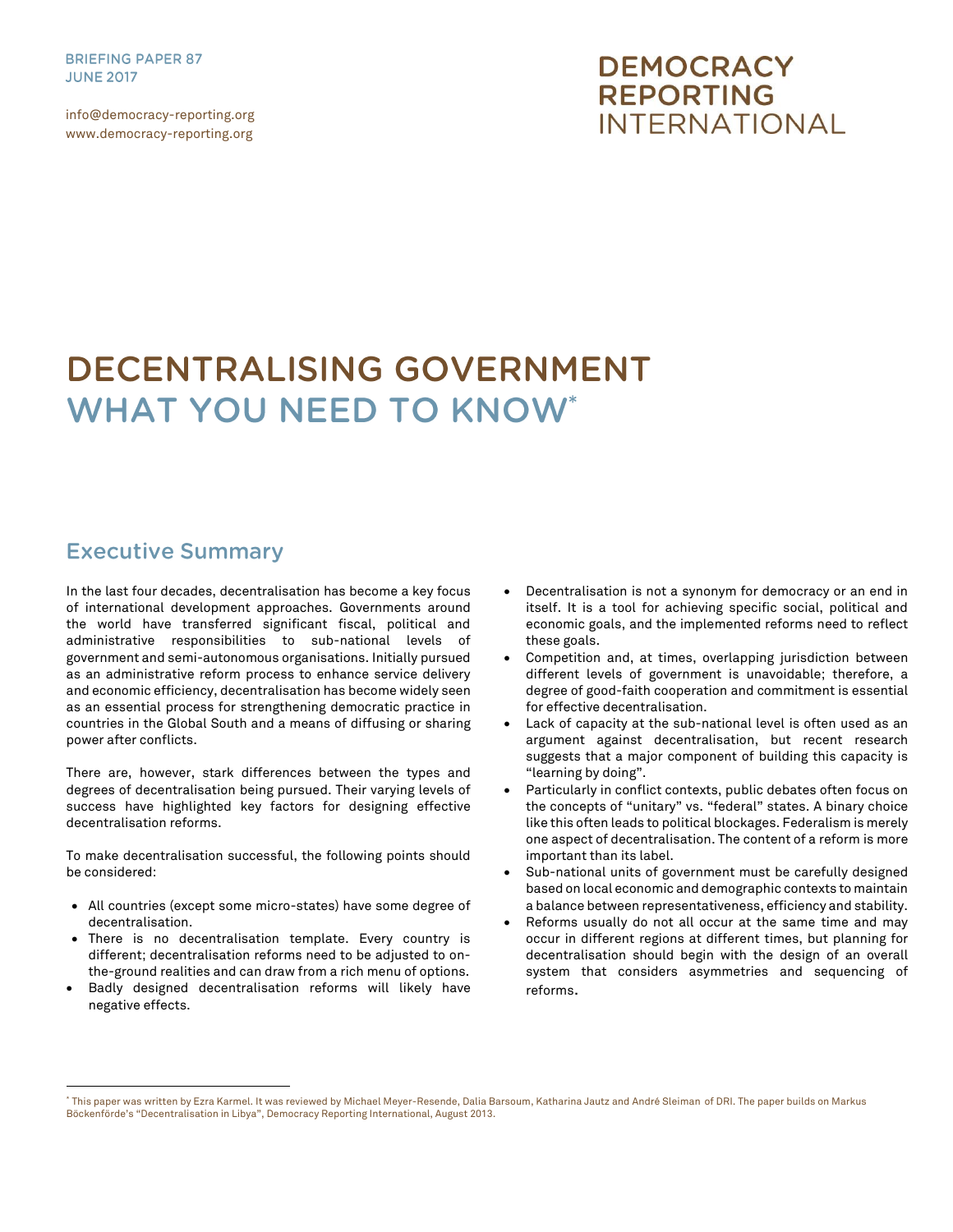

## 1. WHY DECENTRALISE?

 $\overline{a}$ 

Many countries in the Global North have long histories of decentralised governance, but decentralisation moved to the forefront of the development agenda in the 1980s, and the next two decades saw a wave of decentralisation sweep across much of the Global South. These decentralisation efforts have been pushed by the claims of practitioners and scholars that decentralisation can offer a number of important benefits. But many of these claims remain theoretical. In most cases, the empirical results – particularly involving studies of countries in the Global South – remain far from conclusive. As such, this section provides an overview of important benefits of decentralisation, but also highlights areas where negative effects have been shown.

#### **Improved Economic Efficiency**  $1.1$

A key justification for decentralisation is its potential to make the allocation of public goods more efficient. When decentralisation became a prominent feature of development policy in the 1980s, $2$ it was primarily justified as a means of addressing the limitations of centrally controlled national planning that were becoming evident in countries in the Global South. However, growing subnational debts in decentralised countries (particularly in Latin America) became a major worry in the mid-1990s,<sup>3</sup> and there has since been a surge in research on the economic impacts of decentralisation in terms of efficiency, equity and macroeconomic stability. While some research has helped to support the theoretical claim that decentralisation can improve efficiency,<sup>4</sup> a number of case studies have also shown the

<sup>4</sup> Wallace Oates, Fiscal Federalism (New York: Harcourt Brace Jovanovich. 1972): Roy Bahl and Johannes Linn, Urban Public Finance in Developing Countries (Oxford: Oxford University Press, 1992); Richard Musgrave, "Who Should Tax, Where, and What?" in Tax Assignment in Federal Countries ed. Charles McLure, (Canberra: Centre for Research on Federal Financial Relations, Australian National University, 1983); and Charles Tiebout, "A Pure Theory of Local Expenditures," Journal of Political Economy Vol 64, No. 5 (1956): 416-24.

<sup>&</sup>lt;sup>2</sup> This rationale constituted a primary focus of the World Bank's work on decentralisation. See World Bank, World Development Report 1988 (Washington D.C.: World Bank), 1988; and World Bank, World Development Report: Investing in Health 1993 (Washington D.C.: World Bank, 1993).

<sup>&</sup>lt;sup>3</sup> Giorgio Brosio and Juan Pablo Jimenez, "Approaching Recent Transformations of Intergovernmental Relations from Multiple Profiles," in Decentralization and Reform in Latin America: Improving Intergovernmental Relations eds. Giorgio Brosio and Juan Pablo Jimenez (Northampton, MA: Edward Elgar Publishing Inc., 2012), 4.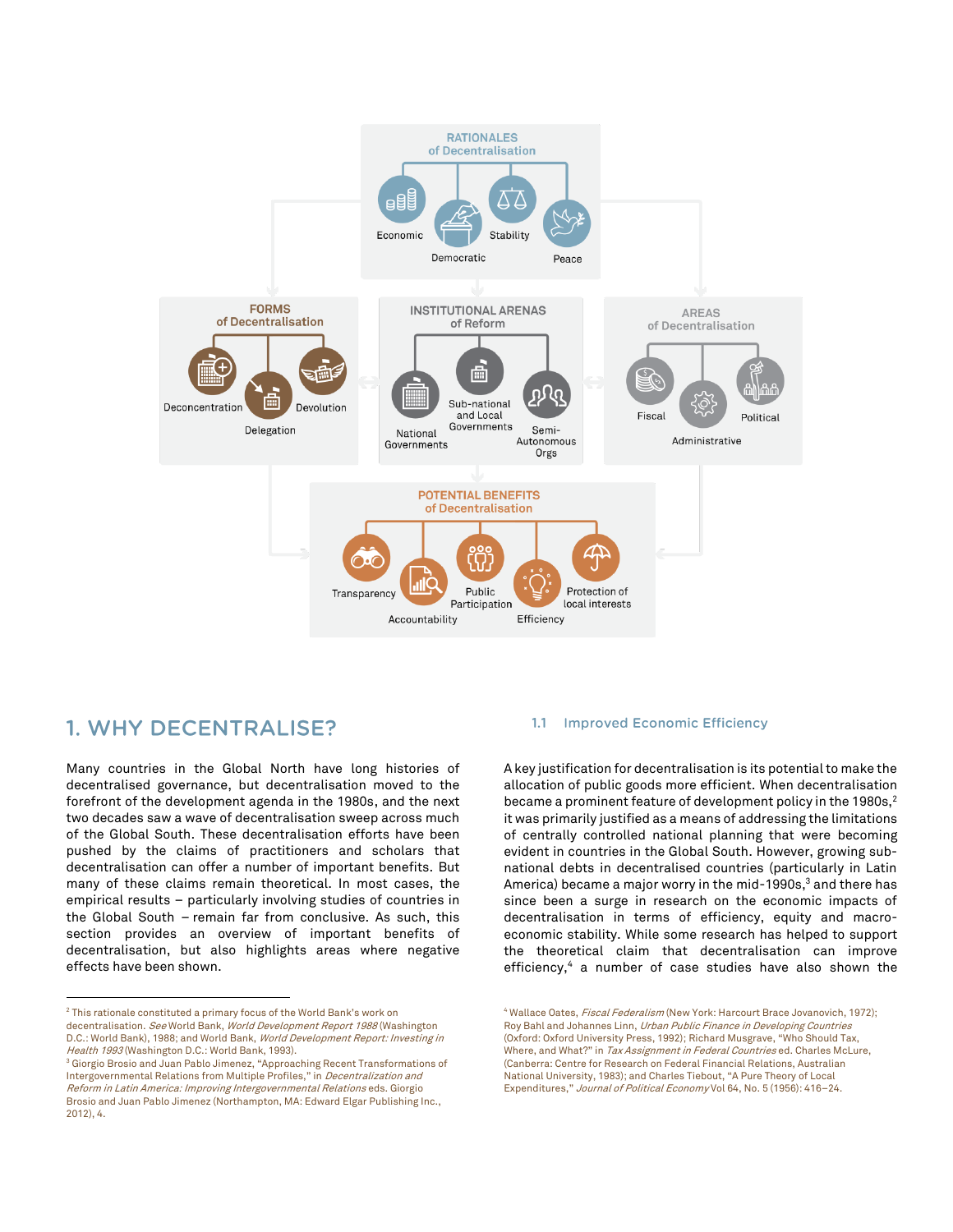opposite; they indicate that decentralisation can undermine economic efficiency, lead to overspending and corruption among sub-national governments, and undermine macro-economic stability.<sup>5</sup> However, it is worth noting that a number of scholars and practitioners (including the World Bank) have suggested that these negative results are not inherent to decentralisation, but have primarily resulted from design problems,<sup>6</sup> and especially from a lack of hard budget constraints.<sup>7</sup>

Decentralisation has also been pursued based on three other related economic rationales: 1) a reduction in the size of the public sector, 2) benefits for economic growth and 3) improved "competitiveness" of governments and, thus, the possibility that governments will act to satisfy the wishes of citizens. However, there is neither theoretical nor empirical consensus on this. $^8$ 

## 1.2 Improved Service Delivery that Better Reflects **Local Needs**

Closely related to efficiency, another important rationale for decentralisation is that it allows governmental plans and programs to be disaggregated and modified to reflect the needs and desires of diverse populations within a single country. Given that sub-national authorities usually have better knowledge of local concerns, providing them with greater discretion or power can allow for national projects and policies to be adjusted for diverse local conditions – and even for policies to be formulated that respond to local needs.<sup>9</sup>

The closer proximity of sub-national governments to communities enables the collection of more accurate information, which allows for the design and implementation of more effective government projects and programmes. Local administrations can also be used to provide information about on-the-ground situations and channel political demands from citizens up to the central government.<sup>10</sup>

However, a number of case studies have also shown that decentralisation can negatively impact the effectiveness of

 $\overline{a}$ 

government in cases where sub-national units lack the necessary human resources or have insufficient financial resources to acquire them.<sup>11</sup> This is often a result of the design of decentralisation processes and how political, administrative and fiscal decentralisation reforms are sequenced.

### Text Box 1: Federalism and Decentralisation

The use of the word "federalism" can transform technical discussions of decentralisation into political controversies. In Libya, the division of groups identifying themselves as federalists and anti-federalists after the fall of Muammar al-Qaddafi contributed to the outbreak of conflict. In Jordan, the decentralisation process stalled when federalism entered the debate because some Jordanians feared that federalism was the first step in a ploy to integrate a Palestinian state.

But what is the exact relationship between federalism and decentralisation? One may think that a federal state is automatically more decentralised than a unitary state, but that is not necessarily the case. Some "unitary" states (such as the UK and the Netherlands) are more decentralised than some "federal" states (like Russia or the Netherlands). Although there are different opinions about how to define federalism exactly, there is wide agreement that federalism means that there is at least a second tier of political units (states, Länder, provinces, cantons, etc.) with genuine legitimacy that is not derived from the central power and with constitutionally guaranteed prerogatives. At the core, a federal arrangement is based on an agreement between two (or more) levels – an agreement that cannot be unilaterally changed by either side.

## 1.3 Deepening Democracy

While the initial rationale for decentralisation initiatives was improved administrative efficiency and service delivery, the focus has shifted to the government's relationship with its citizens and their political participation.<sup>12</sup> This shift has occurred

Economic Growth: Robert Ebel and Serdar Yilmaz, On the Measurement and Fiscal Impact of Fiscal Decentralization (Washington D.C.: World Bank, 2001); and Justin Yifu Lin and Zhiqiang Liu, "Fiscal Decentralization and Economic Growth in China," Economic Development and Cultural Change Vol. 49, No. 1 (2000): 1-22. In regards to competitiveness, see Pierre Salmon, "Decentralization as an Incentive Scheme," Oxford Review of Economic Policy Vol. 3, No. 2 (1987): 24-43; and Koleman Strumpf, "Does Government Decentralization Increase Policy Innovation," Working Paper, Department of Economics, University of North Carolina at Chapel Hill, 1999.

<http://citeseerx.ist.psu.edu/viewdoc/download?doi=10.1.1.27.4043&rep=rep1& type=pdf>

<sup>5</sup> Luiz de Mello, "Fiscal Decentralization and Intergovernmental Fiscal Relations: A Cross Country Analysis," World Development Vol. 28, No. 2 (2000): 365-380; Hamid Davoodi and Heng-fu Zou, "Fiscal Decentralization and Economic Growth: A Cross-Country Study," Journal of Urban Economic Vol. 43, No. 2 (1998): 244-257; Rémy Prud'homme, "The Dangers of Decentralization," The World Bank Research Observer Vol. 10 No. 2: 201-220; Vito Tansi, "Fiscal Federalism and Decentralization: A review of Some Efficiency and Macroeconomic Aspects. World Bank Conference on Development Economics 1995, Washington D.C., The World Bank, 1996, 295-316. But, also see Charles McLure Jr., "Comment of Prud'homme," World Bank Research Observer Vol. 10 (1995): 221-226; and David Sewell, "The Dangers of Decentralization According to Prud'homme: Some Further Aspects," World Bank Research Observer Vol. 11 (February 1996): 143-50. <sup>6</sup> World Bank, "World Development Report 1988," 13; and G. Shabbir Cheema and Dennis Rondinelli, "From Government Decentralization to Decentralized Governance," in Decentralizing Governance: Emerging Concepts and Practices eds. G. Shabbir Cheema and Dennis Rondinelli (Brookings Institution Press, 2007), 8.

<sup>&</sup>lt;sup>7</sup> See, e.g., Jonothan Rodden, Gunner Eskeland and Jennie Litvack eds., Fiscal Decentralization and the Challenge of Hard Budget Constraints (Cambridge, MA: MIT Press, 2003).

<sup>&</sup>lt;sup>8</sup> In regards to the size of the public sector, see Wallace Oates, "Searching for Leviathan: An Empirical Study," American Economic Review Vol. 75 (1985): 748- 757; and Jaber Ehdaie, "Fiscal Decentralization and the Size of Government," Policy Research Working Paper 1387, World Bank, Washington, D.C., 1994. In regards to economic growth, see Davoodi and Zou, "Fiscal Decentralization and

<sup>9</sup> Dennis Rondinelli, "National Investment Planning and Equity Policy in Developing Countries: The Challenge of Decentralized Administration," Policy Sciences, Vol. 10, No. 1 (August 1978): 45- 74.

 $^{10}$  John Cohen and Norman Uphoff, "Participation's Place in Rural Development: Seeking Clarity through Specificity," World Development, Vol. 8, (1980): 213. <sup>11</sup> A number of authors have noted that a key factor in this regard is the increased ability of the central governmental to attract more qualified candidates, as it offers better career opportunities and financial compensation. See Prud'homme, "The Dangers of Decentralization," 201–220; and Tansi, "Fiscal Federalism and Decentralization."

<sup>&</sup>lt;sup>12</sup> G. Shabbir Cheema and Denni Rondinelli eds. *Decentralizing Governance:* Emerging Concepts and Practices (Washington, DC; Brookings Institute Press, 2007).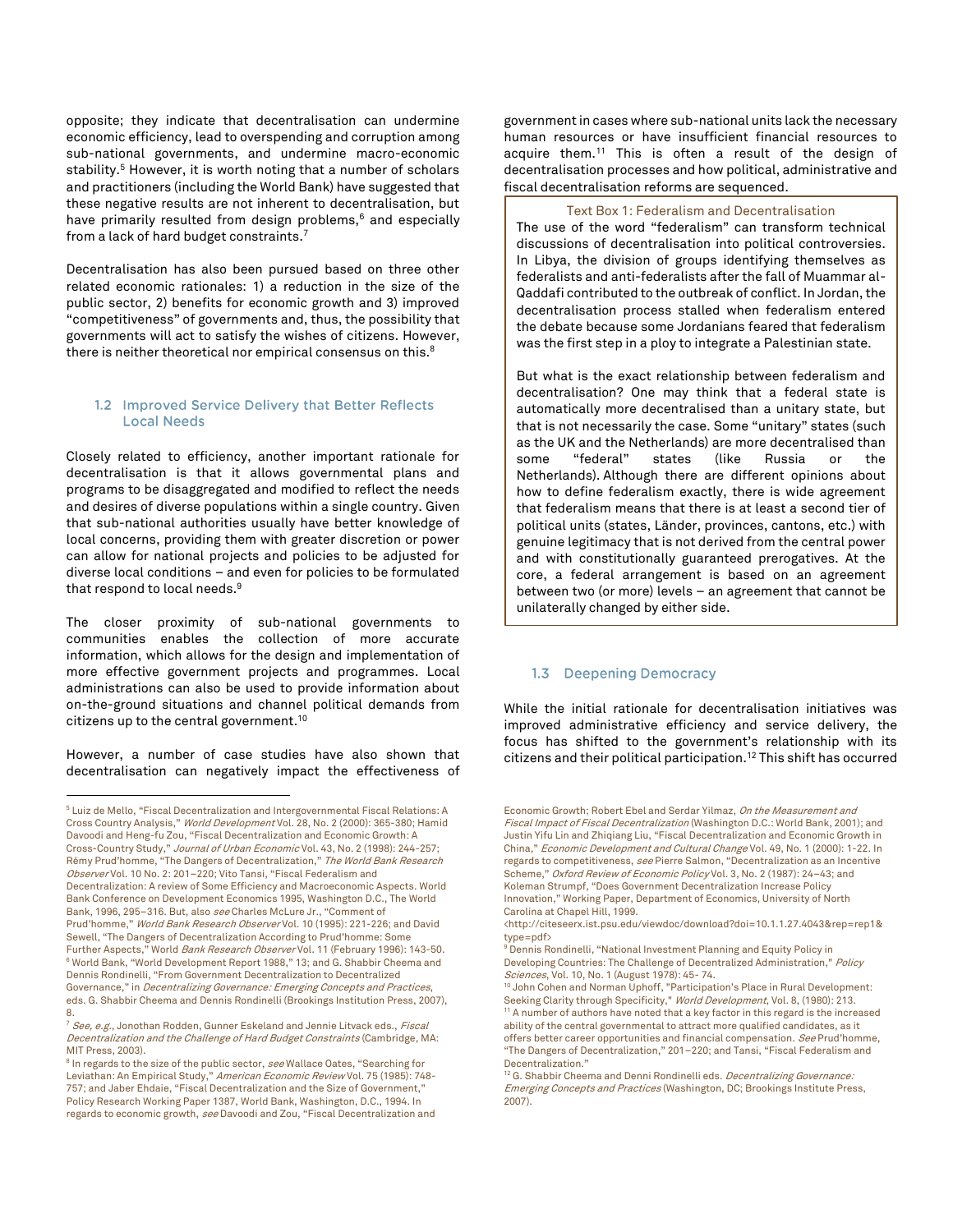alongside growing international attention to democratic governance, which emphasises participation, transparency, accountability and the separation of powers.<sup>13</sup> Because decentralisation has been identified as a key means of achieving each of these qualities, it is now seen an "integral part of the logic of democratization."<sup>14</sup>

#### $1, 3, 1$ **Public Participation**

The potential of decentralisation to enhance public participation in decision-making processes (via local elections and a variety of other forums) has become a key driver of decentralisation processes in the Global South. <sup>15</sup> Decentralisation can create opportunities for citizens to participate in governance processes from which they were excluded in more centralised systems.<sup>16</sup> It can also help to foster the development of vibrant civil societies, as local governance can open up greater space for civil society to emerge and engage.<sup>17</sup> Decentralisation carries the potential not only to improve the overall participation of the public, but also the participation of women and minorities.<sup>18</sup>

However, the results of decentralisation on participation vary from country to country.<sup>19</sup> Some case studies have shown 1) that local governments may also limit citizen participation and 2) that the mere allowance of enhanced participation and civil society engagement does not necessarily equate to real citizen empowerment. They point out that there is still insufficient evidence about the "extent and quality" of participation and the outcomes of this participation.<sup>20</sup> Clearly, the effect of decentralisation on participation depends heavily on how well the decentralisation process reflects local opportunities and constraints.

#### $1.3.2$ **Transparency and Accountability**

Closely related to participation, transparency and accountability can also be enhanced by decentralisation. The decentralisation process can break up central authority and bring government closer to the people, thereby allowing them to monitor governmental activities.<sup>21</sup> Service users can more effectively evaluate the cost and needs of local programmes and projects, and they can directly monitor delivery. As a result, elected local officials who perform poorly face increased threat of being removed from office.

 $\overline{a}$ 

## Text Box 2: Decentralisation in Bolivia Positive and Negative Effects on Democracy

Before 1994, local governments in Bolivia existed only in name and the majority of the country's rural population was excluded from local governance, as only urban centers constituting provincial and regional capitals were recognised as municipalities. With the passing of Bolivia's Law for Popular Participation (LPP) in April 1994, 198 new municipalities were created. In addition to the redrawing of territorial jurisdictions, the LPP provided the municipalities with real powers, allowing for the public election of municipal officials and providing the municipalities with increased financial resources and responsibility for local services. The LPP also granted formal recognition to territorial grassroots organisations (such as indigenous communities as well as peasant and neighbourhood associations), encouraging these groups to form oversight committees. These committees were given the power to petition the central government to suspend transfers to the municipality if it were accused of bad management. The impact of the new system was significant, creating 1) new opportunities for Bolivians (especially indigenous Bolivians) to engage in political processes, and 2) creating a space for civil society oversight of local governance. But successes also came with drawbacks. While participation has increased, so too has political instability. Designed to prevent corruption, the LPP stipulates that the municipality can recall its mayor through a majority vote. This mechanism has frequently been used to remove mayors for political reasons rather than transgressions. With frequent shifts in political alliances, the life expectancy of Bolivian mayors is very short.

For more information, see Kathleen O'Neill, "Decentralization in Bolivia: Electoral Incentives and Outcomes," in Decentralization and Democracy in Latin America eds. Alfred Montero and David Samuels (Notre Dame: University of Notre Dame Press, 2004), 35-66.

The perceived lack of accountability in more centralised states has been a major driving force behind decentralisation processes, <sup>22</sup> and some quantitative studies have shown that public perception of corruption declines as a result of decentralisation.<sup>23</sup> Yet, while public trust in governance might improve as a result of decentralisation, there is disagreement

<sup>&</sup>lt;sup>13</sup> G. Shabbir Cheema, "Devolution with Accountability: Learning from Good Practice," In G. Shabbir Cheema and Denni Rondinelli eds. Decentralizing Governance: Emerging Concepts and Practices (Washington, DC; Brookings Institute Press, 2007), 170-188.

<sup>14</sup> UNDP, "Factors to Consider in Designing Decentralized Governance Policies and Programmes to Achieve Sustainable People-Centred Development," Management Development and Governance Division, February 1998, 1.

<sup>15</sup> Susan Steiner, "Decentralization and Poverty Reduction: A Conceptual Framework for the Economic Impact," German Overseas Institute (DÜI), Working Papers, Global and Area Studies No. 3, Hamburg, 2005.

<sup>&</sup>lt;sup>16</sup> World Bank, World Development Report (WDR 1999/2000: Entering the 21st Century) (New York: Oxford University Press, 2000); and Richard Cook and Alan Sturla Sverrisson, "Decentralization and Poverty Alleviation in Developing Countries: A Comparative Analysis or is West Bengal unique?" Working Paper 130, Institute of Development Studies, Sussex, 2001.

<sup>&</sup>lt;sup>17</sup> United Nations (DDSMS and UNDP), "Report of the United Nations Global Forum on Innovative Policies and Practices in Local Governance," Gothenburg, Sweden, 23-27 September 1996, ref St/Tcd/Ser.E/46, 28.

<sup>&</sup>lt;sup>18</sup> Robertson Work, "Overview of Decentralisation Worldwide: A Stepping Stone to Improved Governance and Human Development," New York, United Nations, 2002, 4.

<sup>19</sup> Cheema and Rondinelli, "From Government Decentralization to Decentralized Governance," 8.

<sup>&</sup>lt;sup>20</sup> Abdulai Mohammed, "Decentralization and Participation: Theory and Ghana's Evidence," Japanese Journal of Political Science Vol. 17, No. 2 (2016): 232-255. <sup>21</sup> Steiner, "Decentralization and Poverty Reduction."

<sup>22</sup> Pranab Bardhan and Dilip Mookherjee, "Corruption and Decentralization of Infrastructure Delivery in Developing Countries," Boston University, Institute for Economic Development, (2000) <http://rrojasdatabank.info/ddinf1.pdf> <sup>23</sup> Luis Diaz-Serrano and Andres Rodrıguez-Pose "Decentralization and the Welfare State: What Do Citizens Perceive?" Social Indicators Research Vol 120,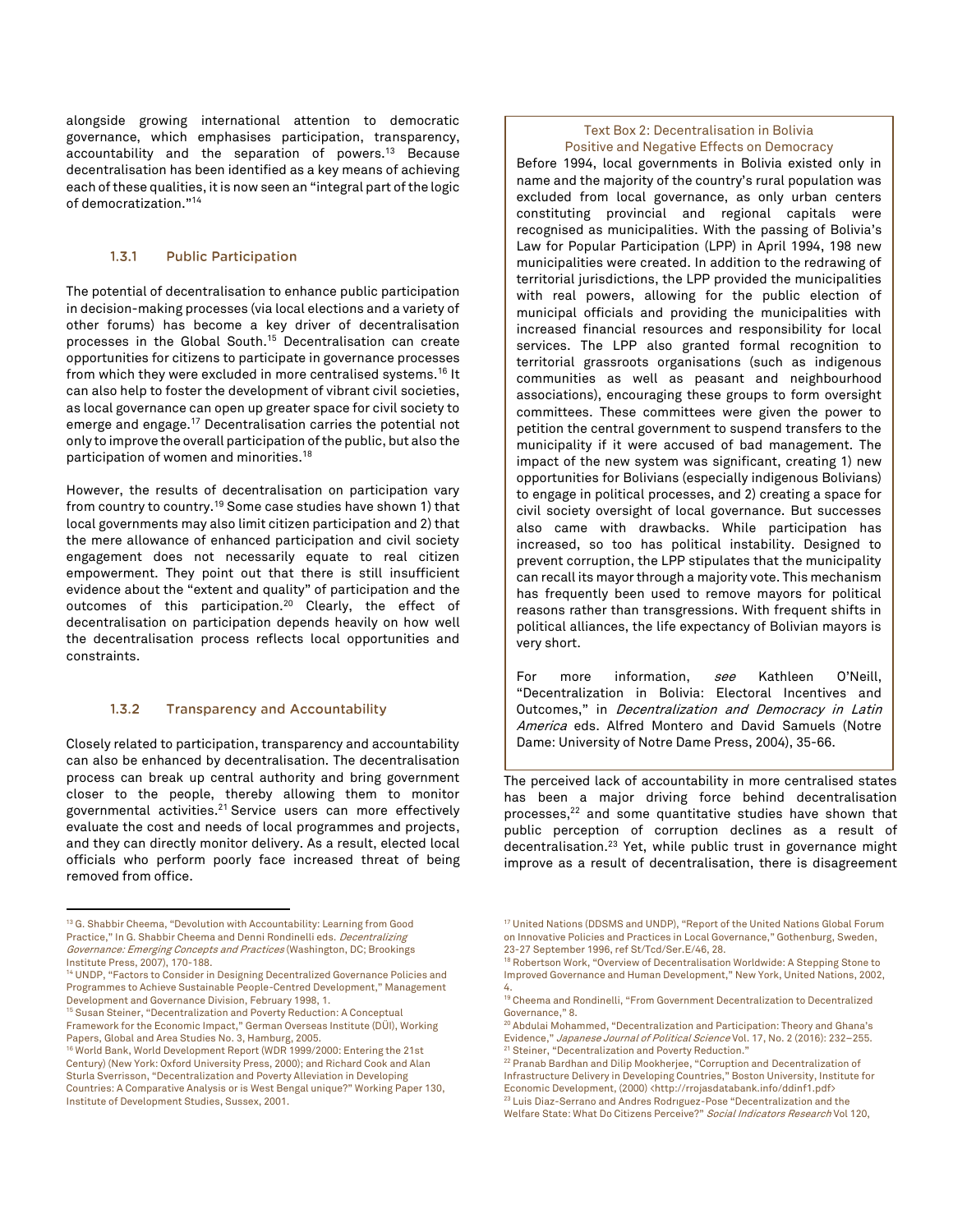about its actual impact on corruption. While some studies have shown that decentralisation decreases corruption, $^{24}$  others have shown that the impact is ambiguous, $25$  and still others have demonstrated that poor implementation can increase opportunities for corruption because local government is prone to capture by local elites.<sup>26</sup> Some studies have provided more qualified results, suggesting, for instance, that decentralisation will only improve accountability in the long term, $27$  or that decentralisation may yield a positive effect on corruption in countries with an active press, but it can exacerbate issues in countries where monitoring mechanisms are not in place.<sup>28</sup>

### 1.4 Enhanced Stability and Peace-Building

Closely related to the democratic rationale, decentralisation has also been pursued as a strategy for reducing ethnic conflict and secessionism because it brings the government closer to the people, increases opportunities for democratic participation, and provides diverse groups with greater control over their political, social and economic affairs.<sup>29</sup> Because groups are better able to protect their own interests, there is less reason to either come into conflict with other groups (for what is viewed to be unfair treatment) or to pursue secessionist objectives. However, a key quantitative study has also shown that decentralisation can increase ethnic conflict and secessionism, as it may encourage the development of regional parties.<sup>30</sup> These parties can strengthen ethnic and regional identities and even lead to the passing of legislation that privileges certain groups over others. Other studies have highlighted that decentralisation reinforces ethnic divides,<sup>31</sup> or it can reduce tensions at one level while leading to their development at another.<sup>32</sup>

 $\overline{a}$ 

<sup>26</sup> Pranab Bardhan, "Decentralization of Governance and Development," Journal of Economic Perspectives, Vol. 16, No. 4 (2002): 185–205; Pranab Bardhan and Dilip Mookherjee, "Decentralization and Accountability in Infrastructure Delivery in Developing Countries," Economic Journal Vol. 116 No. 508 (2006): 101-127; and Prud'homme, "The Dangers of Decentralization."

<sup>27</sup> Maria Escobar-Lemmon and Ashley Ross, "Does Decentralization Improve Perceptions of Accountability? Attitudinal Evidence from Colombia," American Journal of Political Science Vol. 58, No. 1 (2014): 175-188.

<sup>28</sup> Christian Lessmann and Gunther Markwardt, "One Size Fits All? Decentralization, Corruption, and the Monitoring of Bureaucrats," World Development Vol. 38, No. 4 (2010): 631–646.

## 2. WHAT IS DECENTRALISATION?

### 2.1 Defining Decentralisation

Decentralisation is a process of state reform that transfers responsibility for planning, management, and the raising and allocation of resources from the central government to subnational units or levels of government.<sup>33</sup> The concept is closely linked to the principle of subsidiarity, which suggests that public administration should function at the smallest possible level, with higher levels of government performing only the tasks that cannot be performed more effectively at a lower level.<sup>34</sup> Decentralisation does not seek to replace central governance, but to establish complementary roles for national and subnational actors to co-operate to reach desired outcomes. <sup>35</sup> In practice, almost all states in the world – regardless of their being unitary or federal (see text box 1) – have some degree of decentralisation.

### 2.2 Areas of Decentralisation

Decentralisation processes are commonly divided into three areas: 36

#### $2.2.1$ **Political Decentralisation**

Political decentralisation creates arenas for sub-national representation. In addition to increasing citizen participation in the selection of political representatives, political decentralisation also includes 1) changes in the structure of government where power and authority is transferred to subnational units or level of government and 2) the formation of power-sharing institutions through federalism or autonomous regions. <sup>37</sup> It is important to note that the holding of sub-national

<sup>30</sup> Dawn Brancati, "Decentralization: Fueling the Fire or Dampening the Flames of Ethnic Conflict and Secessionism?" International Organization Vol. 60, No. 3 (2006): 651-685.

<sup>32</sup> Roland Gjoni, Anna Wetterberg and David Dunbar, "Decentralization as a Conflict Transformation Tool: The Challenge in Kosovo", Public Administration and Development Vol. 30, No. 5 (2010): 291-312.

<sup>33</sup> Dennis Rondinelli and John Nellis, "Assessing Decentralization Policies in Developing Countries: A Case for Cautious Optimism," Development Policy Review Vol. 4, No. 1 (1986): 3-23.

<sup>34</sup> *See* Walter B. Stohr, "Subsidiarity: A Key Concept for Regional Development Policy," Regional Development Paradigms, Vol. 3 (UNCRD, 2001).

No. 2 (Jan. 2015): 411–435; and Luis Diaz-Serrano and Andres Rodrıguez-Pose, "Decentralization, Subjective Well-Being, and the Perception of Institutions" Kyklos Vol. 65 No. 2 (2012): 179–193. Also see Robert Putnam, Making Democracy Work: Civic Traditions in Modern Italy (Princeton, NJ: Princeton University Press, 1993).

<sup>&</sup>lt;sup>24</sup> Anwar Shah, "Corruption and Decentralized Public Governance," World Bank Policy Research Working Paper 3824, 2006, 1-28; and Raymond Fisman and Roberta Gatti, "Decentralization and Corruption: Evidence across Countries," Journal of Public Economics Vol. 83 No. 3 (2002): 325-345.

<sup>&</sup>lt;sup>25</sup> René Véron, "Decentralized Corruption or Corrupt Decentralization? Community Monitoring of Poverty-Alleviation Schemes in Eastern India," World Development Vol. 34, No. 11 (2006): 1922-1941.

<sup>&</sup>lt;sup>29</sup> Chaim Kaufman, "Possible and Impossible Solutions to Ethnic Civil Wars," International Security Vol. 20, No. 4 (1996):133-175; Ted Gurr, Peoples Versus States: Minorities at Risk in the New Century (Washington, D.C.: United States Institute of Peace Press, 2000); Ian Lustik, Dan Miodownik and Roy Eidelson,

<sup>&</sup>quot;Secessionism in Multicultural States: Does Sharing Power Prevent or Encourage It?" American Political Science Review Vol. 98, No. 2 (2004): 209-229; and Jean-Pierre Tranchant, "Decentralization and Ethnic Conflict: The Role of Empowerment," MPRA Paper No. 3713, 26 June 2007. <https://mpra.ub.unimuenchen.de/3713/1/>

<sup>&</sup>lt;sup>31</sup> Kent Eaton, "The Downside of Decentralization: Armed Clientelism in Colombia," Security Studies Vol. 15, No. 4 (2006): 533-562.

<sup>&</sup>lt;sup>35</sup> UNDP, "Factors to Consider in Designing Decentralized Governance Policies and Programmes to Achieve Sustainable People -Centered Development," February 1998, 1.

<sup>&</sup>lt;sup>36</sup> Some authors include economic decentralisation as a forth category, which includes market liberalisation, deregulation, the privatisation of state enterprises and public-private partnerships.

<sup>&</sup>lt;sup>37</sup> Cheema and Rondinelli, "From Government Decentralization to Decentralized Governance," 7.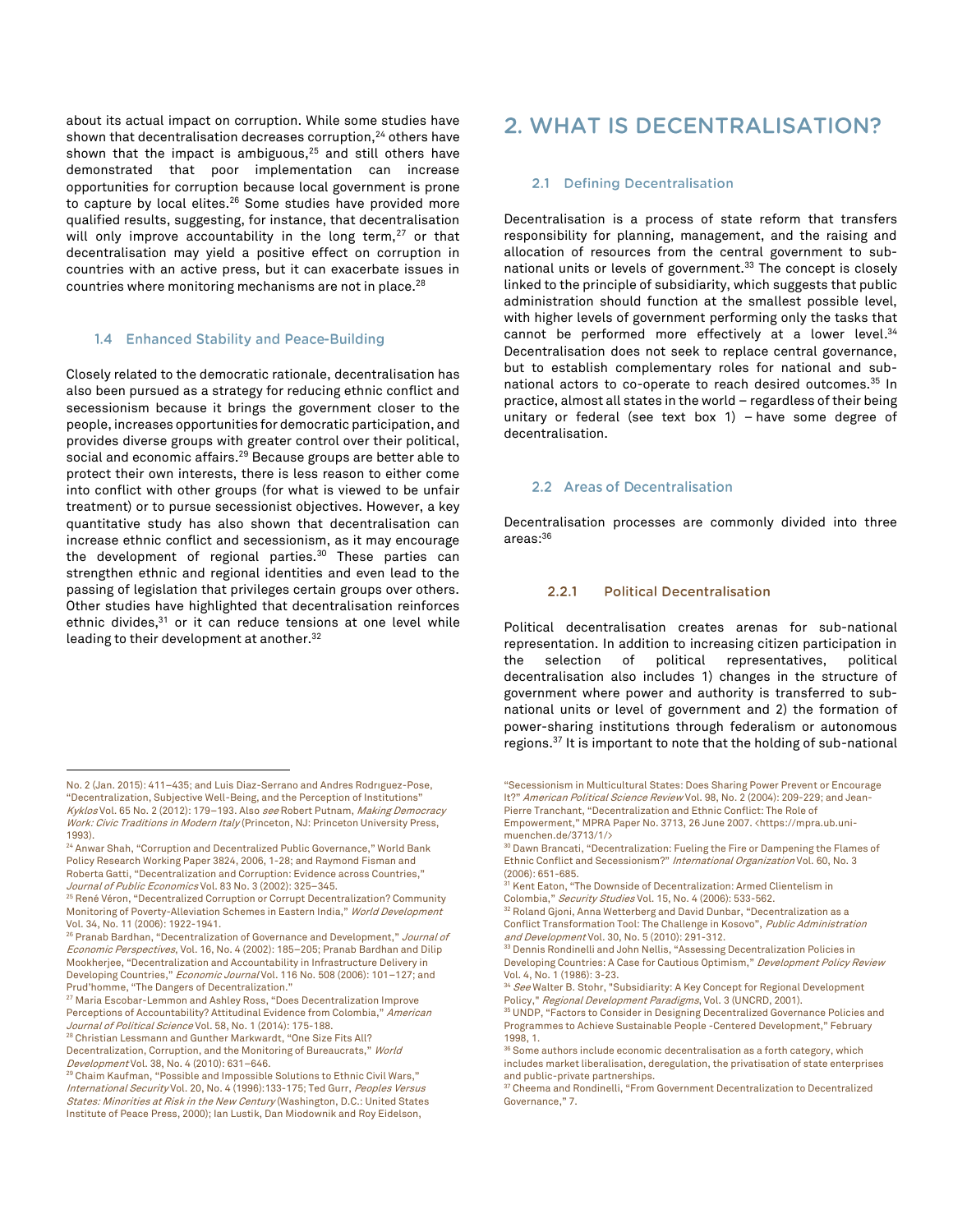elections does not by itself demonstrate that a country is highly decentralised, as elections are but one aspect of the broader process; without fiscal and policy autonomy, sub-national elections can be quite meaningless.<sup>38</sup>

#### **Administrative Decentralisation**  $2.2.2$

Administrative decentralisation involves the transfer of the delivery of social services (e.g. education, health, social welfare) to sub-national units or levels of government. This process includes 1) the deconcentration of state structures and bureaucracies away from the centre, 2) the delegation of the central government's authority and responsibility to semiautonomous actors and 3) decentralised cooperation of government agencies that perform related functions. In addition to the deliberate transfer of authority, administrative decentralisation can also occur when a lower level of government assumes responsibility for an area of public policy where there is poor coverage at higher levels of government.

#### $2.2.3$ **Fiscal Decentralisation**

Fiscal decentralisation refers to reforms designed to increase 1) the revenues of sub-national governments (through grants and tax-raising powers) and 2) the expenditure autonomy of subnational governments (i.e. they can decide what to spend the funds on). These two forms of fiscal decentralisation may or may not occur at the same time or to the same degree. Fiscal decentralisation touches upon administrative and political decentralisation because the relationship between resources and responsibilities will influence the effectiveness of the newlyempowered sub-national units.<sup>39</sup>

## 2.3 Forms of Decentralisation

In addition to the areas of decentralisation, there are three different forms of decentralisation (which can also be understood as degrees of decentralisation $40$ ): 1) deconcentration (opening a branch office in another region), 2) delegation (tasking a sub-national government to carry out functions) and 3) devolution (allowing sub-national government to take over functions autonomously). Some governments have used all three forms of decentralisation either at the same or at different times.

<sup>38</sup> Alfred Montero and David Samuels, "The Political Determinants of Decentralization in Latin America: Causes and Consequences," in

<sup>39</sup> Work, "Overview of Decentralisation Worldwide," 18.

 $\overline{a}$ 

#### $2, 3, 1$ Deconcentration

Deconcentration is the weakest form of decentralisation, but it is also the most common form in the Global South. <sup>41</sup> Some people argue that deconcentration is not a form of decentralisation at all. Deconcentration occurs when the central government shifts – usually by administrative decree – responsibilities for certain services to regional and local levels by 1) establishing field offices of national departments and 2) transferring some authority for decision-making to regional field staff. As such, this process does not involve the transfer of power to lower levels of government because authority and responsibility are simply moved from one level of the central government to another, while keeping the sub-national units accountable to the central government.<sup>42</sup> Newly-decentralising countries often use deconcentration as a first step toward improving the efficiency and effectiveness of service delivery. In its weakest form, deconcentration can mean little more than shifting a department's or ministry's workload from the central headquarters to its field offices outside the capital; however, when it involves more than just reorganisation, deconcentration can provide field agents with limited discretion for the planning and implementation of projects or for tailoring policies to reflect local conditions (within the central ministry's guidelines).<sup>43</sup>

#### $2.3.2$ **Delegation**

Delegation involves the transfer – usually by administrative decree – of authority and responsibility to sub-national units of the government or semi-autonomous organisations that are not necessarily branches or local offices of the central government but are ultimately accountable to it. Even though delegation transfers some accountability to sub-national units, accountability primarily remains vertical, leading back up to the delegating authority. Delegation can be understood as a contractual "principal-agent relationship", with the central government constituting the principal and the local institution the agent.<sup>44</sup> Nonetheless, these sub-national units usually wield significant discretion in decision-making. As such, a key issue in designing delegation reforms is ensuring that the agent is constrained by incentives that oblige it to act not in its own selfinterest, but in conformity with the wishes of the principal.

#### $2.3.3$ **Devolution**

Devolution, the most extensive form of decentralisation, involves giving sub-national governments authority for decision-making, finance and management. Units that are devolved are recognised as independent legal entities and are ideally elected (although

Decentralization and Democracy in Latin America eds. Alfred Montero and David Samuels (Notre Dame: University of Notre Dame Press, 2004), 7.

<sup>40</sup> Dennis Rondinelli, "Government Decentralization in Comparative Perspective: Theory and Practice in Developing Countries," International Review of Administrative Sciences Vol. 47 (1981): 137.

<sup>41</sup> Jeni Klugman, "Decentralisation: A Survey of Literature from a Human Development Perspective," UNDP Human Development Report Office, Occassional Papers, 1994.

<sup>&</sup>lt;http://hdr.undp.org/sites/default/files/jeni\_klugman.pdf>

<sup>42</sup> Work, "Overview of Decentralisation Worldwide," 6.

<sup>43</sup> Rondinelli and Nellis, "Assessing Decentralization Policies in Developing Countries."

<sup>44</sup> Jennie Litvack, Junaid Ahmad and Richard Bird, "Rethinking Decentralization in Developing Countries," The World Bank, Washington, D.C., 1998.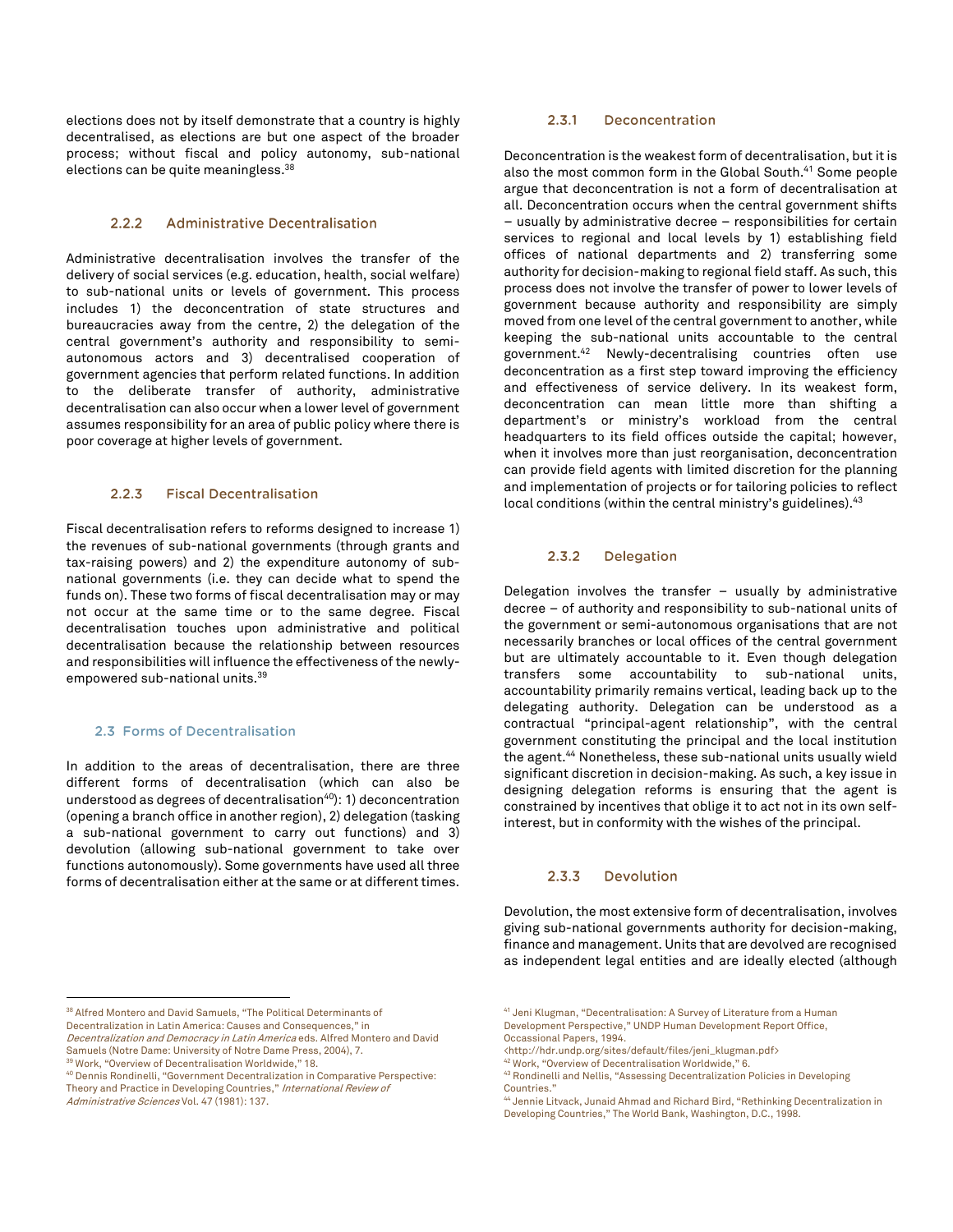not necessarily). <sup>45</sup> Devolution involves giving sub-national governments clear, legally recognised territorial boundaries where they can exercise authority over certain areas and independently perform public functions. Devolution requires the creation of reciprocal and mutually-beneficial relationships

between the central and sub-national governments. This means that the local government should have the ability to "interact reciprocally with other units in the system of government of which it is a part."<sup>46</sup>



<sup>45</sup> Work, "Overview of Decentralisation Worldwide," 6. <sup>46</sup> Dennis Rondinelli, James McCullough and Ronald Johnson, "Analyzing

 $\overline{a}$ 

Decentralization Policies in Developing Countries: A Political-Economy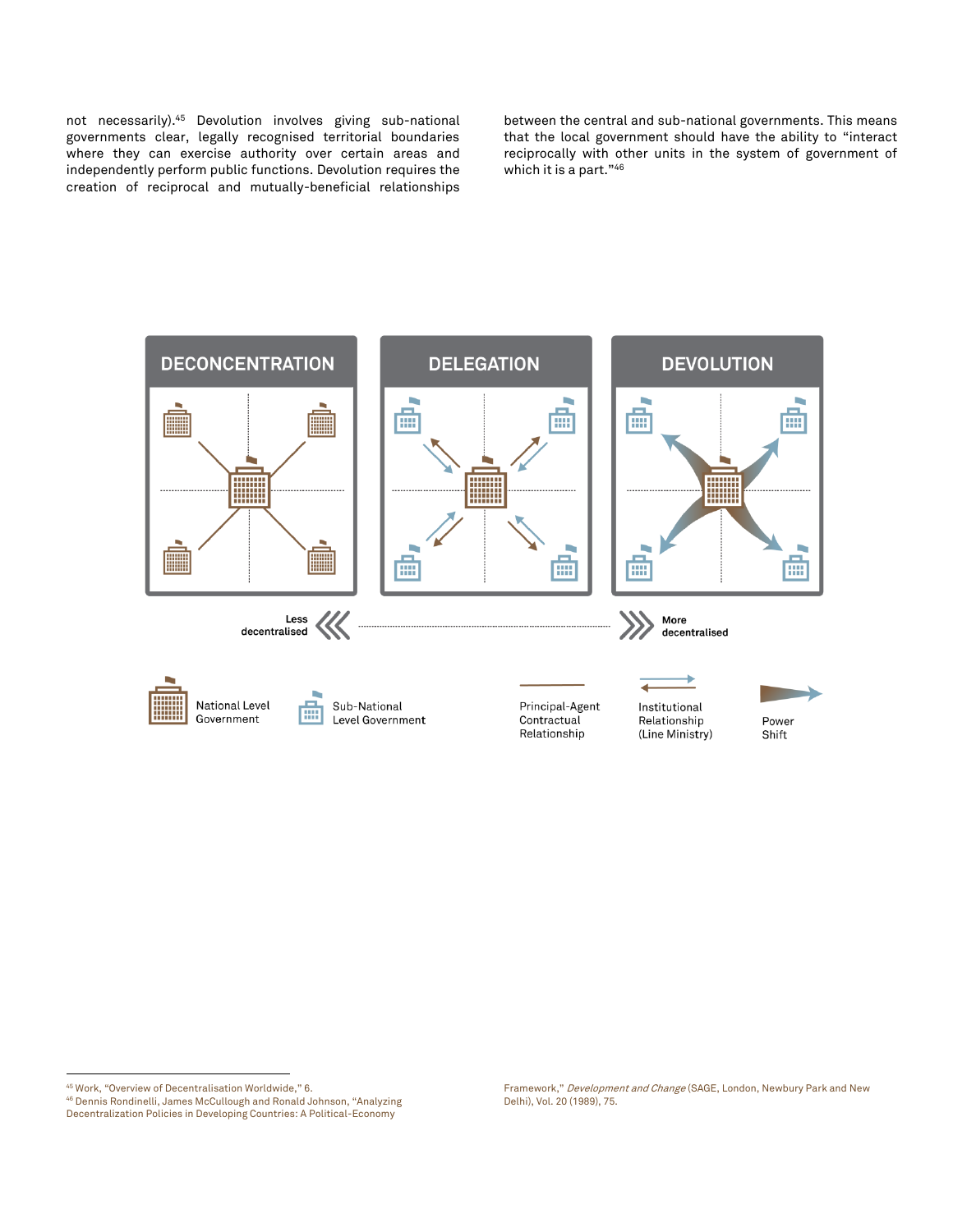## **3. MAKING DECENTRALISATION A SUCCESS**

Many of the potential negative effects of decentralisation are less a result of inherent weaknesses in the concept of decentralisation itself than a result of poor design or ineffective implementation.<sup>47</sup> While there are no definitive answers for what will work and what will not (especially in countries in the Global South for which less research data are available), consensus has emerged around some general guiding principles, which are outlined in this section.

## Text Box 3: Decentralisation as an End in Itself

Potentially Negative Impacts on Jordanian Education Jordan is currently pursuing a broad-based process of decentralisation where significant responsibilities for a wide range of sectors, including education, will be devolved to the Kingdom's twelve governorates. The Ministry of Interior, which heads the process, is treating decentralisation as an end in itself, not as a tool with which to achieve a specific goal. The Ministry has not formulated specific goals for each policy sector, but is instead applying the same process to all of them. This process could have negative effects for many sectors. In education, the approach ignores the on-going extensive school-level reforms being pursued by the Ministry of Education – reforms that have so far yielded very positive results. The Ministry of Education has warned that moving authority over education to the governorate level will improve neither education quality nor school efficiency.

For more information, see E.J. Karmel "Decentralizing Education in Jordan," Identity Center, Amman, June 2015.

## 3.1 Not an End in Itself

Decentralisation is often described in purely positive terms and is sometimes merged with democratisation.<sup>48</sup> Positive outcomes are not, however, an automatic consequence of decentralisation. On the contrary, treating the process as an end in itself can encourage countries to decentralise without sufficient thought for what the process is supposed to accomplish. Given that decentralisation has frequently been pursued as a broad-based reform process, carrying implications for numerous sectors and levels of government, it is important that all of the implications be carefully considered and an appropriate form of decentralisation – if any – is pursued (see text box 3). Indeed,

 $\overline{a}$ 

bearing the principle of subsidiarity in mind, decentralisation may not be appropriate for all sectors and functions if, for example, the achievement of central-level goals is key, their success and sustainability at a sub-national level cannot be ensured, or they cannot be performed cost-effectively.<sup>49</sup>

It is also important to recognise that decentralisation has a cross-cutting influence, with reforms affecting different sectors and levels of government. In contexts where institutions, information and capacity are weak, it can be a significant challenge to coordinate sectoral reforms of the central government with the decentralisation of fiscal, political and administrative authority to local governments and institutions. $^{\mathrm{50}}$ 

### 3.2 Not a One-Size-Fits-All Process

There is no one-size-fits-all approach for decentralisation. To achieve the intended results of, the process must reflect both the rationales for the reforms as well as the unique cultural, political and institutional arrangements in the given context. The successful implementation of decentralisation requires precise knowledge of the specific problems that it is supposed to solve and of existing local institutions, capacities, practices and actors. 51

## 3.3 Commitment of National and Local **Governments**

Decentralisation processes require the buy-in of political leaderships at both national and sub-national levels of government. It requires that central government officials be willing to 1) share power and financial resources and 2) allow groups that are outside their control to engage in decisionmaking processes and management.<sup>52</sup> The central government must cooperate with the sub-national officials to whom power and responsibilities are being decentralised to ensure that this authority is exercised effectively. This requires that central government officials view their local counterparts as partners in governance rather than threats.

## 3.4 Local Capacities

Concerns over insufficient local capacity have frequently been cited as an obstacle to effective decentralisation, with many arguing that capacity needs to be built before the transfer of fiscal or decision-making power.<sup>53</sup> In effect, sub-national capacities become a "chicken and the egg" dilemma.<sup>54</sup> This

<sup>47</sup> Cheema and Rondinelli, "From Government Decentralization to Decentralized Governance," 9.

<sup>48</sup> Robin Chapman, "Decentralization: Another Perspective," Comparative Education Vol. 9, No. 3 (Oct. 1973): 128; and Frederik Fleurke and R. Willemse, "Approaches to Decentralization and Local Autonomy: A Critical Appraisal,"

Administrative Theory & Praxis Vol. 26, No. 4 (2004): 523.

<sup>49</sup> Work, "Overview of Decentralization Worldwide," 17.

<sup>50</sup> Litvack, Ahmad and Bird, "Rethinking Decentralization in Developing

Countries," 6.

<sup>&</sup>lt;sup>51</sup> Center for Constitutional Transitions, International Institute for Democracy and Electoral Assistance and the United Nations Development Project,

<sup>&</sup>quot;Decentralization in Unitary States: Constitutional Frameworks for the Arab States Region," 2014.

<sup>&</sup>lt;http://www.idea.int/sites/default/files/publications/decentralization-inunitary-states.pdf>

<sup>52</sup> Cheema and Rondinelli, "From Government Decentralization to Decentralized Governance," 9.

<sup>53</sup> Rondinelli and Nellis, "Assessing Decentralization Policies in Developing Countries."

<sup>54</sup> Roy Bahl and Jorge Martinez-Vasquez, "Sequencing Fiscal Decentralization," Policy Research Working Paper 3914, World Bank, Washinton, D.C., May 2006, 29.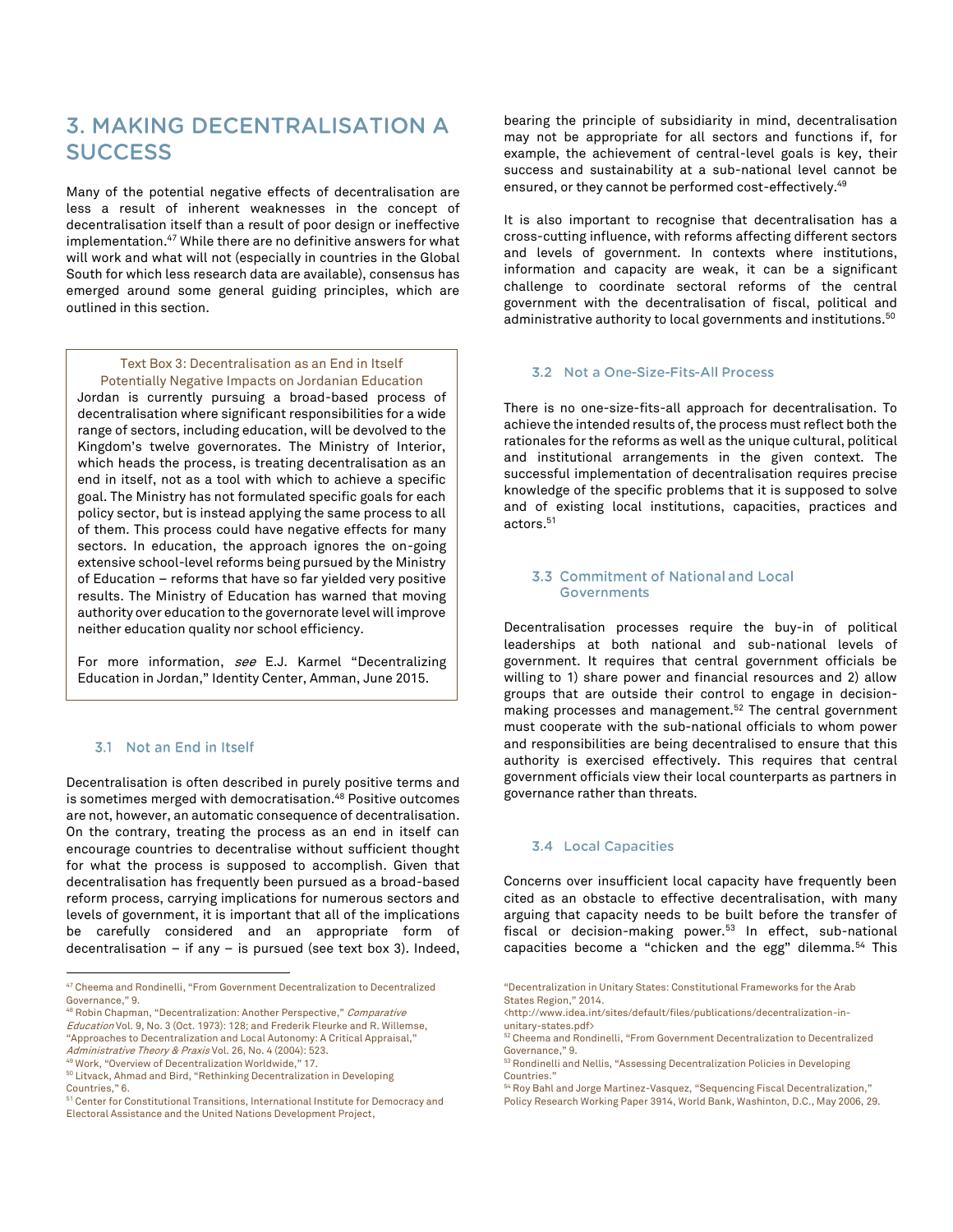argument has been justified based on many of the concerns highlighted above, such as irresponsible spending and corruption. As a result of these concerns, some scholars have argued that decentralisation may be ineffective or even unworkable in countries in the Global South. <sup>55</sup> Likewise, central governments in these countries have frequently proven unwilling to fully decentralise power to sub-national authorities because of concerns over capacity, often leading to half-hearted, incomplete processes. 56

However, the capacity-before-decentralisation approach is beginning to change, as empirical evidence has shown that capacities at all levels of government increase along with the implementation of decentralised systems. A recent World Bank report notes that there is "growing appreciation that 'management is a performance art' better learned by doing than by listening."<sup>57</sup> Recent studies have also shown increases in capacity in Indonesia, Morocco and Pakistan following modest processes of decentralisation. These studies indicate that it makes little sense to wait decades for capacity to develop at the sub-national level before decentralising.

 $\overline{a}$ 

## **4. DESIGNING DECENTRALISATION**

## 4.1 Units of Government and Their Boundaries

Discussions of decentralised government design usually involve three levels: 1) the central government 2) regions, states or provinces, and/or 3) local or municipal governments. Sometimes the structure may be more complex, especially as the local level is often divided into smaller units. Some countries have different governance structures in different parts of the country. In Canada, for example, its ten provinces are governed by provincial governments that exercise significant constitutionallystipulated powers, while the federal government plays a larger role in the administration of the three large but scarcely populated territories to which power is delegated.

In addition to the number of levels of governance, the number and size of the units must also be determined. This is a crucial decision, as the criteria used to design the units will determine their character and function.<sup>58</sup>

Firstly, there is a natural tension between representativeness on the one hand and efficiency and sustainability on the other. While the degree of representativeness will be improved by having smaller units closer to communities, quantitative studies have shown that there is a limit to how small local units should be. If units are too small, they may prove unable to rely on economies of scale, and their governments will devote a large portion of their resources to administrative costs. <sup>59</sup> It is also beneficial to maintain a sufficient tax base within a unit to make it economically viable.<sup>60</sup>

Secondly, unit design should consider the "natural area principle". <sup>61</sup> Where possible units of local government should reflect existing societies. This means that the unit boundaries should encompass a territory that contains existing social, political and economic activity systems. The units may also (as far as possible), contain a population that has a sense of community – whether through ethnic, sectarian, linguistic, economic or historical demographic factors. However, overemphasising identity in the drawing of boundaries can also elevate the importance of communal identities and exacerbate issues of intra- or inter-region othering.<sup>62</sup>

The structure of governance also includes the design of institutions. Although the structure does not determine the depth of decentralisation, the institutional design can limit the

<sup>55</sup> Prud'homme, "The Dangers of Decentralization;" Tansi, "Fiscal Federalism and Decentralization."

 $\rm ^{56}$  Alec Ian Gershberg and Donald Winkler, "Education Decentralization in Africa: A Review of Recent Policy and Practice," in Building State Capacity in Africa: New Approaches, Emerging Lessons eds. B. Levy, and S. Kpundeh (Washington D.C.: World Bank, 2004); and Work, "Overview of Decentralization Worldwide," 18. <sup>57</sup> Graham Kerr, "Local Technical and Managerial Capacity," in *Decentralization* Briefing Notes eds. Jennie Litvack and Jessica Seddon (Washington D.C.: World Bank, 1999), 45.

<sup>58</sup> Markus Böckenförde, "Decentralisation in Libya," Democracy Reporting International, August 2013, 10.

<sup>59</sup> World Bank, "Entering the 21st Century: World Development Report 1999/2000," 1999 <https://openknowledge.worldbank.org/handle/10986/5982>; and Alex

Dreher, "Power to the People? The Impact of Decentralization on Governance," Swiss Institute for Business Cycle Research (KOF) Working Paper No. 121, Zurich, January 2006.

<sup>60</sup> Center for Constitutional Transitions, International Institute for Democracy and Electoral Assistance and the United Nations Development Project,

<sup>&</sup>quot;Decentralization in Unitary States."

<sup>&</sup>lt;http://www.idea.int/publications/catalogue/decentralization-unitary-statesconstitutional-frameworks-middle-east-and>

<sup>61</sup> UN DESA, "Decentralization: Conditions for Success: Lessons from Central and Eastern Europe and the Commonwealth of Independent States," New York, 2000, 23.

<sup>&</sup>lt;sup>62</sup> Svante Cornell, "Autonomy as a Source of Conflict Caucasian Conflicts in Theoretical Perspective." World Politics Vol. 54, No. 2 (2002): 245-276.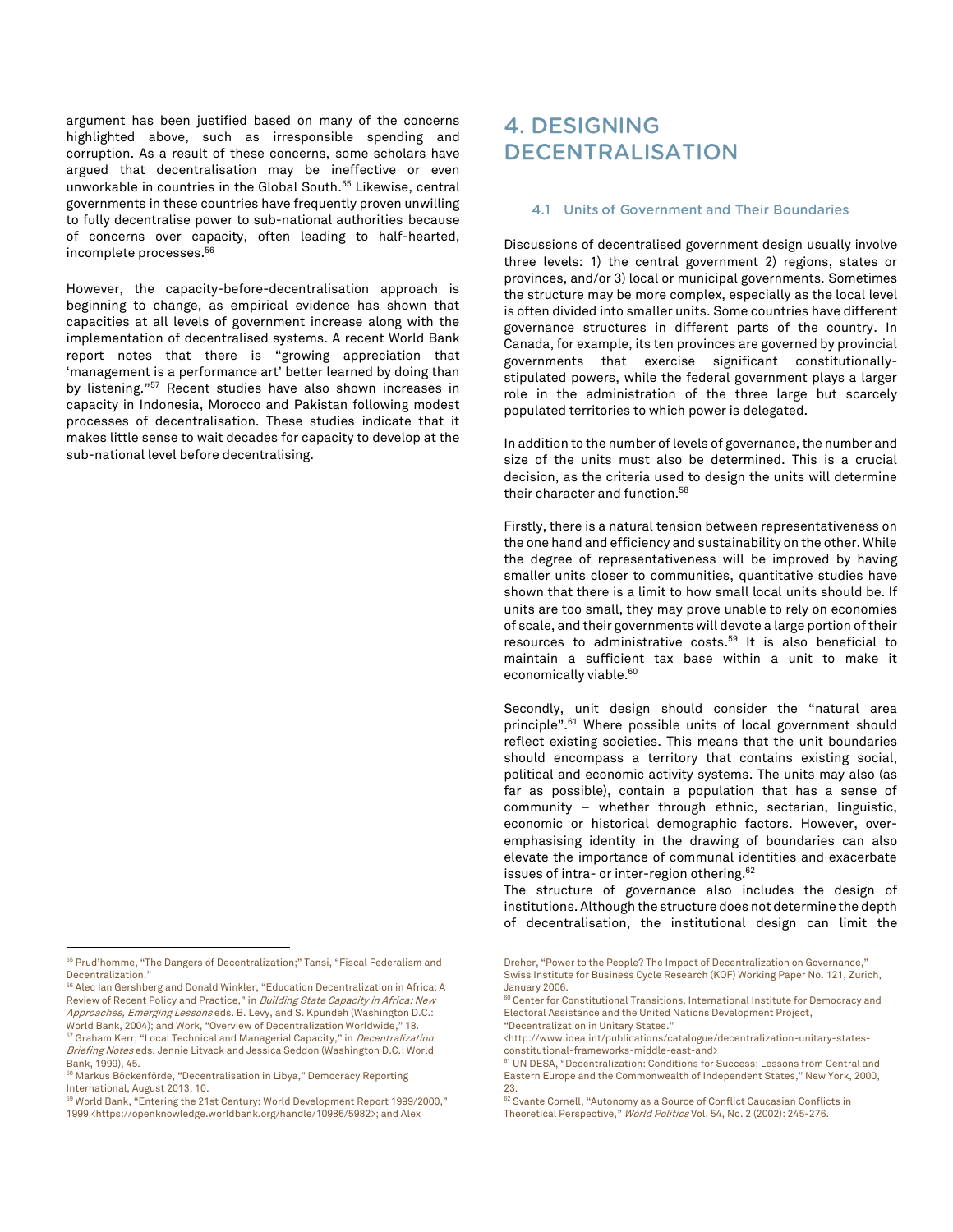substantive options of decentralisation (for example, if there is a sub-national legislative body).<sup>63</sup> The decentralisation of extensive powers to sub-national levels of government requires an enabling institutional arrangement.

## Text Box 4: The Importance of Context: Fiscal Decentralisation in Canada and Brazil

Brazil, a very decentralised country, experienced a severe sub-national fiscal crisis in the 1990s stemming from the central government's inability to impose hard budget constraints on state-level governments. Due to the fact that there is 1) joint responsibility for a number of policy areas, 2) overlap in revenues and expenditure responsibilities, and 3) strong state representation in the national legislature through which the states can influence decisions on subnational finance, the central government proved unable to prevent the growth of extensive sub-national debts.

While this crisis highlighted the importance of hard budget constraints in Brazil, the same mechanisms have proven unnecessary in Canada. Even though the provinces of Canada have significant fiscal autonomy and face very soft budget constraints (as in Brazil), they have been very fiscally responsible. Despite the fact that the provinces can expect bailouts if they overspend, such irresponsibility is rare  $-$  a factor that is usually explained by Canadian political culture. The pride that the provinces take in their fiscal responsibility highlights that a wide-range of social norms and conventions need to be considered when determining effective forms of decentralisation in any context.

For more information, see Jonothan Rodden, Gunner Eskeland and Jennie Litvack eds., Fiscal Decentralization and the Challenge of Hard Budget Constraints (Cambridge, MA: MIT Press, 2003).

## 4.2 The Depth of Decentralisation

The structure of a country's political units provides one indicator of the extent to which a country is decentralised. By counting the number of governmental or administrative levels a country has, the extent that it is vertically decentralised is revealed.<sup>64</sup> In this sense, China (which has five levels of government) is clearly more decentralised than Singapore (which only has one). However, the actual powers and responsibilities that are wielded by the different levels of government need to be considered. For this, the extent to which a country is fiscally, administratively and politically decentralised needs to be considered.

#### $4.2.1$ The Depth of Fiscal Decentralisation

To determine the depth of fiscal decentralisation, it is important to determine how much fiscal impact each level of government has.<sup>65</sup> An effective indicator for measuring fiscal impact and decentralisation is the share of sub-national expenditures and revenues compared to total expenditures and revenues.<sup>66</sup>

In order to achieve efficient governance, sub-national governments should be provided with sufficient funds to cover their tasks. The key question is how to finance these tasks. Ideally, the sub-national government's revenues should finance its own tasks, thereby creating autonomy. There is consensus that the key objective of accountability in decentralisation can only be realised if sub-national government possess considerable autonomy for revenue raising for their own expenditures. A lack of autonomy – and consequent dependence on inter-governmental transfers – can transform sub-national governments into central government "spending agents" who are uninterested in efficiency.<sup>67</sup>

Decentralisation of revenue is, therefore, a crucial question. While there are no hard rules for revenue assignments, two guidelines can be noted. Firstly, an effective mechanism for determining up-to-date expenditure needs is required. Secondly, there is a "golden rule" for revenue assignments: own revenue sources should be sufficient to cover the expenditure needs of the wealthiest sub-national governments, and the revenue requirements of poorer sub-national governments should be supported with equalisation payments.<sup>68</sup> However, this golden rule may need to be broken at times in order to maintain economies of scale, the uniform nature of some taxes and macroeconomic stability.<sup>69</sup>

#### $4.2.2$ The Depth of Administrative **Decentralisation**

Administrative decentralisation refers to the degree of autonomy that non-central government entities have relative to central control.<sup>70</sup> This degree of administrative decentralisation can be assessed by examining the institutional arrangements that are indicated by the forms of decentralisation discussed above (see section 2.3). Each of the forms can be considered a point on a spectrum of administrative decentralisation. <sup>71</sup> As noted above,

<sup>&</sup>lt;sup>63</sup> Böckenförde, "Decentralisation in Libya," 8.

<sup>64</sup> Daniel Treisman, "Defining and Measuring Decentralization: A Global

Perspective," (Unpublished Paper), 2002, 5.

<sup>&</sup>lt;sup>65</sup> Oates, Fiscal Federalism, 17.

<sup>66</sup> Aaron Schneider, "Decentralization: Conceptualization and Measurement," Studies in Comparative International Development Vol. 38, No. 3 (2003): 36. <sup>67</sup> Jorge Martinez-Vasquez, "Revenue Assignment in the Practice of Fiscal Decentralization," in Fiscal Federalism and Political Decentralization: Lessons from Spain, Germany and Canada eds. Nuria Bosch and Jose Duran (Northampton, MA: Edward Elgar Publishing Inc., 2008), 31-32; and Bahl and Martinez-Vasquez, "Sequencing Fiscal Decentralization," 22.

<sup>&</sup>lt;sup>68</sup> Martinez-Vasquez, "Revenue Assignment in the Practice of Fiscal Decentralization," 32.

 $69$  While it is traditionally thought that increasing sub-national revenue autonomy can adversely affect macro-economic stability, there is some recent evidence suggesting the opposite. See, e.g., Jorge Martinez-Vazquez and Robert McNab, "Fiscal Decentralization, Macroeconomic Stability, and Economic Growth," Hacienda Publica Espanola: Revisita de Economia Publica Vol. 179, No. 4 (2005): 25-49.

 $70$  Schneider, "Decentralization: Conceptualization and Measurement," 33. <sup>71</sup> There is some disagreement about whether devolution is a form of administrative or political decentralisation. *See e.g.*, Robertson Work, "The Role

of Participation and Partnership in Decentralised Governance: A Brief Synthesis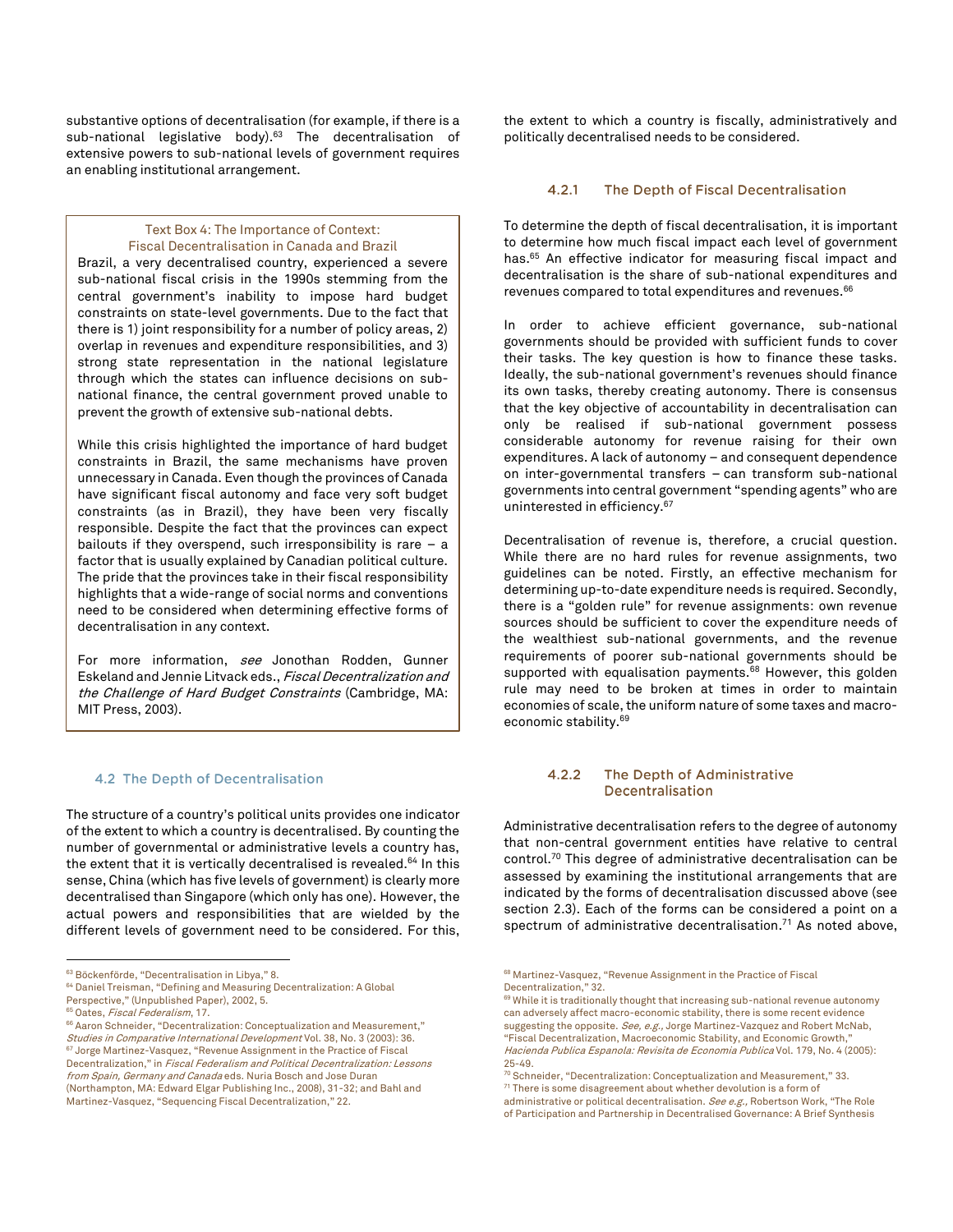deconcentration indicates the least amount of decentralisation (or none at all), with delegation involving slightly more, and devolution the most. What is crucial in distinguishing between these categories is the relationship between the central government and the sub-national government. Deconcentration involves a purely bureaucratic relationship in which the hierarchies of power are maintained. Delegation is based on a decision by the national government, which can unilaterally change that decision. Devolution is usually based on legal or constitutional foundations that cannot be changed at will.

## Text Box 5: Women and Decentralisation:

Enhanced Political Participation under the Right Conditions The gender and development literature frequently highlights the potential of decentralisation to enhance the political participation of women, arguing that women will likely be more politically active at the local level for a number of reasons: 1) eligibility criteria are often less stringent, and local government is closest to the traditional sphere of women's life and easier to combine with raising children, 2) it often represents the first level of politics that women can break into, allowing them to gain capacities and experiences and acting as a "springboard" to national politics, 3) it can be more interesting for women, as they are well acquainted with their communities and are major users of spaces and services, 4) women are active participants in local organisations and it is easier to involve these organisations in formal decision-making processes at the local level.

In practice, however, it may be difficult for women to play a role at the local level, as local governance is often susceptible to the influence of informal power holders who undermine official rules and procedures. As far as elections are concerned, affirmative action measures alone may be insufficient to address these concerns. In some contexts, gender education programs, public awareness campaigns on women's rights, and the collection of gender sensitive data, could be considered as steps to improve the potential effectiveness of decentralisation.

For more information, see Jo Beall, "Decentralization, Women's Rights and Development," International Development Research Centre (IDRC), 2007; and Asima Siahaan, "Women and decentralization in Indonesia: Bringing local government closer to women?" 2002. <www.policy.hu/siahaan/Policypaper1.htm>

A major question when assessing the depth of administrative decentralisation is the extent to which sub-national governments are able to make autonomous decisions.

 $\overline{a}$ 

Quantifying levels of decision-making decentralisation is not easy, but there is a widely-used index for measuring decisionmaking decentralisation that can, at least, provide a general picture of the situation. <sup>72</sup> The index contains three components. Each component has a value of one, creating a scale between zero and three, with three indicating the most decentralisation.

- Weak autonomy (1): if the constitution gives a sub-national legislature exclusive right to legislate on at least one policy area.
- Residual authority (1): if a sub-national legislature is constitutionally assigned the exclusive right to pass legislation pertaining to issues that are not explicitly assigned to one level of government.
- Sub-national veto (1): if there is a regionally–elected upper chamber that has the constitutional right to block legislation.

Some goals of decentralisation will require a greater depth of administrative decentralisation than others. For instance, the deconcentration or delegation of administrative authority might be sufficient to improve economic efficiency, but achieving democratic outcomes through decentralisation requires greater depth. For decentralisation to strengthen democracy, it requires the devolution of power to elected sub-national bodies, significant resources at their disposal and downward accountability of sub-national representatives to the public. $73$ 

#### $4.2.3$ The Depth of Political Decentralisation

The depth of political decentralisation is related to the degree to which sub-national governments can engage in political functions of governance. A decentralised political system is characterised by the intensive – and (at least) partially independent – exercise of these functions at the local level.<sup>74</sup> The diverse functions of government can largely be reduced to representation, for which the most effective indicator is the holding of sub-national elections.<sup>75</sup> As noted above, devolution, which is the form of administrative decentralisation underlying most instances of political decentralisation, <sup>76</sup> usually involves the election of sub-national bodies.

of Policy Lessons and Recommendations of Nine Country Case Studies on Service Delivery for the Poor," UNDP, New York, 2002; and Dennis Rondinelli, "What Is Decentralization," in Jennie Litvack and Jessica Seddon eds., Decentralization Briefing Notes (Washington D.C.: World Bank, 1999), 2-3.

<sup>72</sup> Treisman, "Defining and Measuring Decentralization," 8-9; and See Arjan Schakel, "Validation of the Regional Authority Index," Regional and Federal Studies, Vol 18, No. 2 (2008): 147.

<sup>&</sup>lt;sup>73</sup> James Manor, The Political Economy of Democratic Decentralization (Washington D.C.: The World Bank, 1999).

<sup>74</sup> Jonathan Fox and Josefina Aranda, "Decentralization and Rural Development in Mexico: Community Participation in Oaxaca's Municipal Funds Program." Monograph Series 42, Center for U.S.-Mexico Studies, University of California at San Diego, 1996; and Schneider, "Decentralization: Conceptualization and Measurement," 39.

<sup>75</sup> Schneider, "Decentralization: Conceptualization and Measurement," 40. <sup>76</sup> Rondinelli, "What Is Decentralization," 3.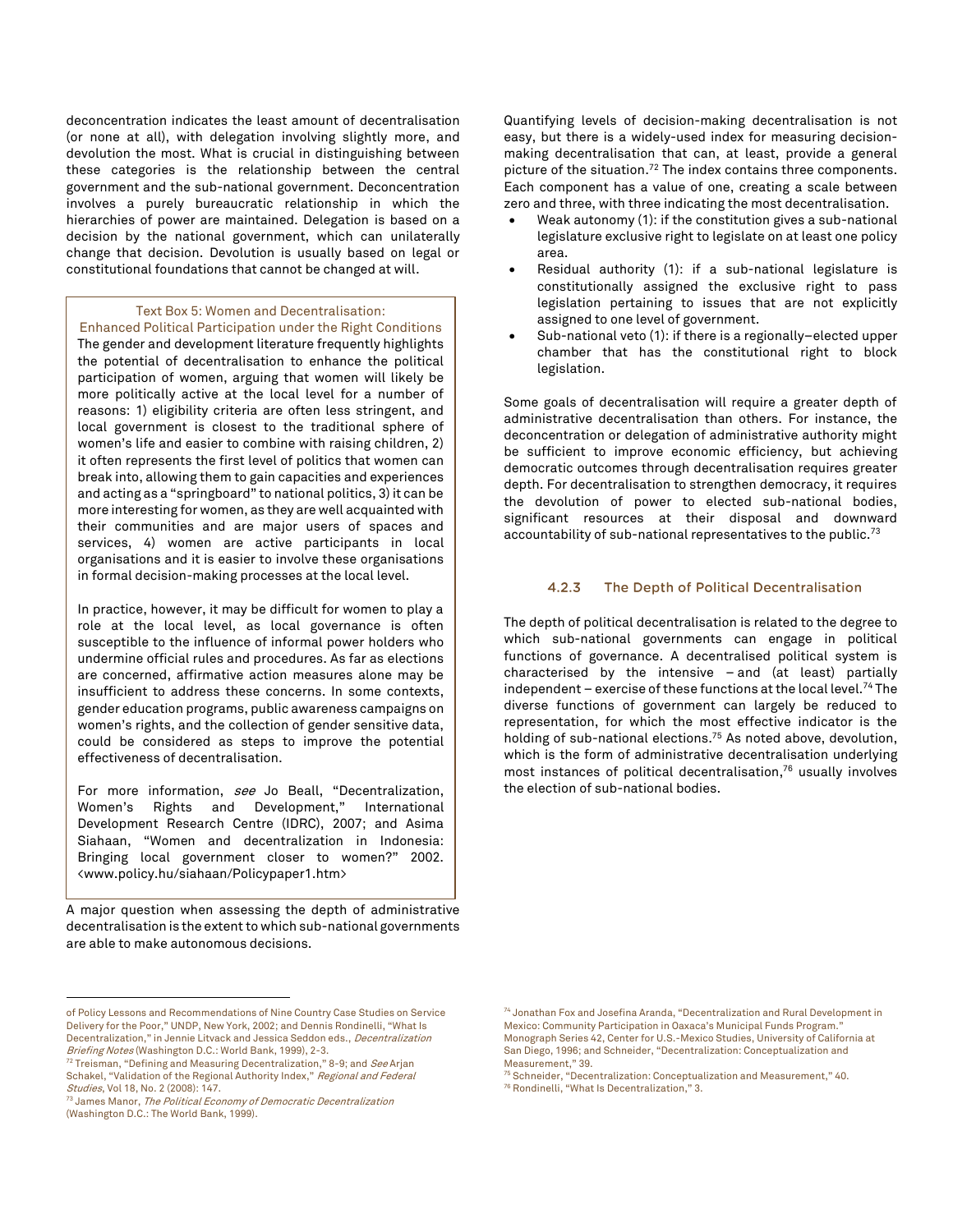# **Asymmetrical Decentralisation:** The Example of Canada

Territories - subnational units that exercise delegated power under the authority of the Parliament of Canada

Provinces - subnational units that exercise constitutional powers in their own right

## 4.3 Symmetrical and Asymmetrical Decentralisation

Decentralisation can be either symmetrical or asymmetrical. That is, the number of levels, and the depth of decentralisation to them, can either be uniform across the country or vary from one region to another. The asymmetry can be political, administrative or fiscal. Just as a one-size-fits-all approach cannot be transferred from one country to another, it may not be feasible to use the same approach across the regions of a single country because of economic, demographic, and social diversity. Not only will different regions have different capacities to assume responsibilities, but different mechanisms may also lead to different results in different regions.<sup>77</sup> For instance, in some countries only the local governments in urban areas have the necessary capacities to manage additional political, economic, and administrative responsibilities.

When decentralisation processes are pursued as a strategy for reducing ethnic conflict and secessionism (see section 1.4), asymmetric models are often used. For instance, international authorities encouraged Kosovo to pursue a process of asymmetrical decentralisation favouring the local Serb community in order to ensure peaceful co-existence between them and Kosovo Albanians.<sup>78</sup> Even though arrangements of this nature can risk further fragmentation, minority regions that have faced marginalisation and discrimination often demand enhanced autonomy as condition for the support of a new system. Kosovo's asymmetrical system has proven relatively successful, representing one of the most sophisticated minority protection systems in Europe,<sup>79</sup> but a number of studies have shown that asymmetrical systems can also exacerbate existing tensions.<sup>80</sup>

 $\overline{a}$ 

<sup>77</sup> Litvack, Junaid Ahmad and Richard Bird, "Rethinking Decentralization in Developing Countries," 23.

<sup>78</sup> Gjoni, Wetterberg and Dunbar, "Decentralization as a Conflict Transformation Tool."

<sup>79</sup> Gjoni, Wetterberg and Dunbar, "Decentralization as a Conflict Transformation Tool," 309.

<sup>80</sup> Aleksandra Maksimovska Veljanovski, "The Model of the Asymmetric Fiscal Decentralisation in the Theory and The Case of Republic of Macedonia," Iustinianus Primus Law Review Vol. 1, No. 1 (2010): 1-11.